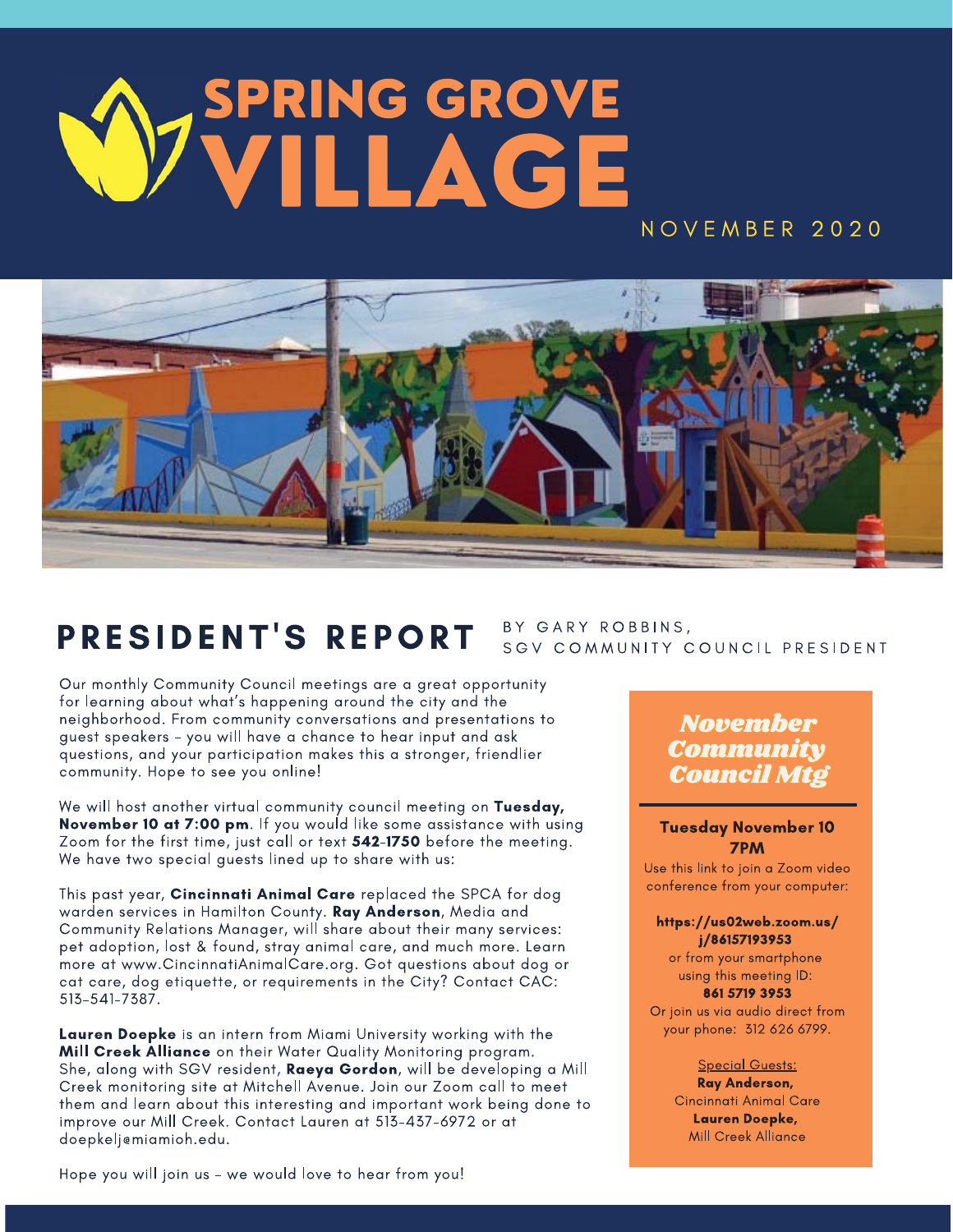# **SGV COMMUNITY COUNCIL REPORT**

#### BY LIZ VIRGO COMMUNITY COUNCIL SECRETARY

Eleven community members and guests gathered virtually for our October Community Community Board meeting. After brief introductions, we heard from Kerri Castlen with the Southwest Ohio Air Quality Agency (SOAQA). Six air quality complaints were submitted from our community during the week of September 17 this year. SOAQA is not allowed to conduct field responses due to COVID so they instead partner with representatives from companies that are the cause of most air quality complaints. After some investigation, these representatives discovered the chemical source of these odors. SOAQA found that they do not believe the odors in our neighborhood pose any health threat. However, some community members find the air quality to trigger asthma and others find it to be a major nuisance. Air quality is most affected in the fall, particularly in September. Complaints can be made at (513) 946-7777 or southwestohioair.org.



A stunning photo by Mary Ann Breagy Harden courtesy of Spring Grove Cemetery captures the cemetery in the fall at it's finest

BASF, Emory, and other chemical manufacturers in the area are the cause of most odors. Some community members have been concerned that the EPA is no longer operating and protecting our air quality due to COVID restrictions. Kerri Castlen assured us that EPA regulations have not changed, however, it is true that the agency is no longer able to conduct their own field research. Ms. Castlen said she thinks most of the odor complaints have come from Emory over the years, and that the responses to complaints have been quick and thorough. Title 10 ordinance can be employed if we feel more action needs to be taken with the city since the odors are technically considered a nuisance rather than a toxin and SOAQA is therefore not going to respond. Kerri Castlen welcomes questions at  $(513)$  946-7738.

The St. Bernard Church Annex building is one of two voting location for our neighborhood. The Annex will have complete COVID compliance standards with lots of sanitizer and cleaning. If you are unsure where to vote, please visit https://votehamiltoncountyohio.gov/ The Annex was previously gerrymandered out of the neighborhood, but when neighborhood resident Dave Evans learned about that he took proper action to get our neighborhood polling place back! He says he will continue to work hard to make sure this polling place stays in our neighborhood. In person voting for the 2020 General Election takes place on November 3, 2020, or registered voters can vote early by visiting the Hamilton County Board of Elections. Make your voice heard!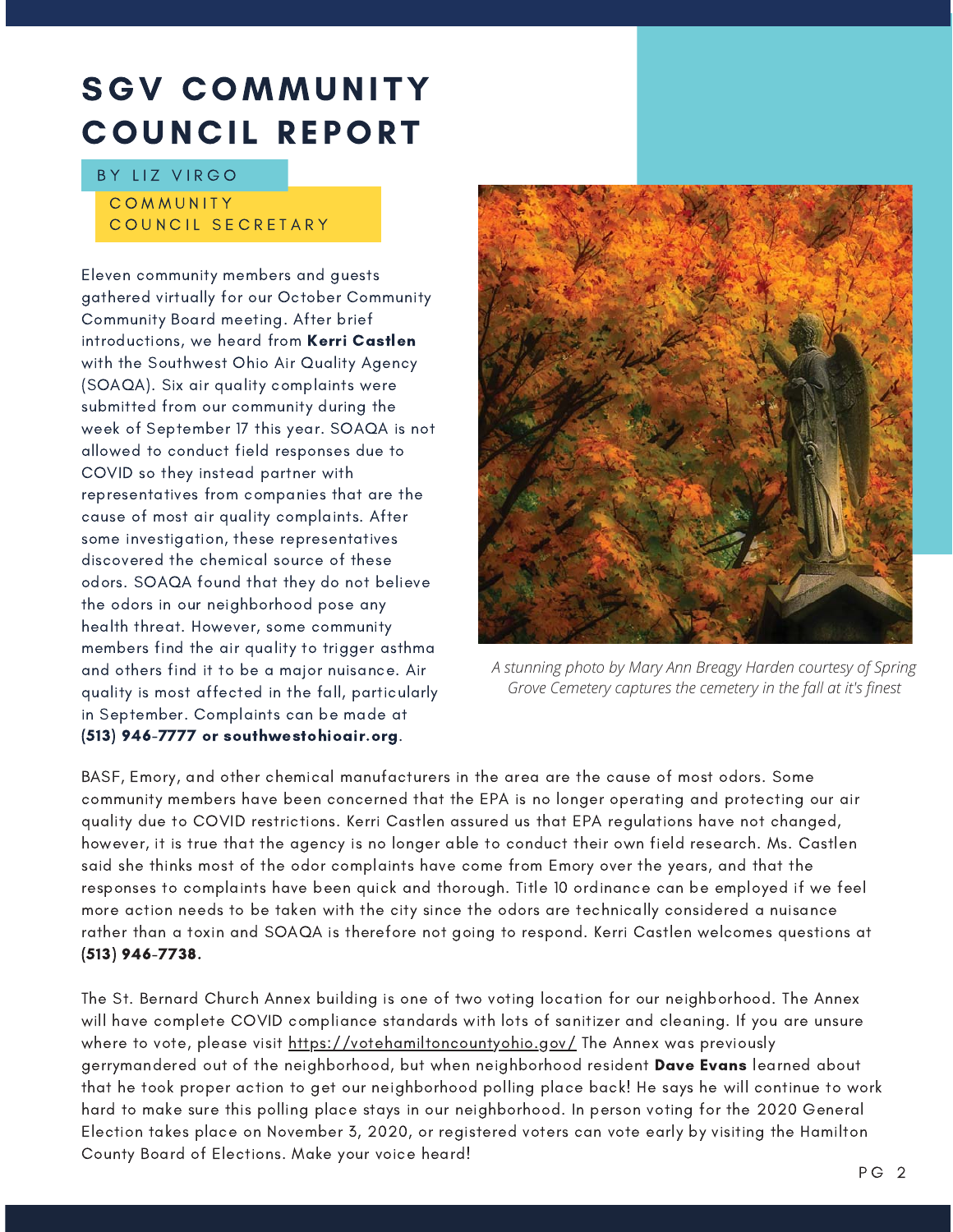We also heard from City Council member Greg Landsman. Mr. Landsman said there is a very aggressive COVID testing and tracing program in the city. There is also a group in the Health Department that helps enforce new COVID laws. We have not seen the same levels of hospitalizations as we have seen in the spring and summer, though the pandemic is still very active. CARES dollars have helped our city budget in recent months.

Mr. Landsman also mentioned that gun violence has increased recently though other crimes have gone down. The city is working with community partners on this problem and the anti-gun unit has been ramped up within the past month.



#### **Holiday Schedule Updates** from your SGV Community Council

**Community Council Meetings** (will remain on Zoom until further notice): November - Tue, 11/10 December - No Meeting January - Tue, 1/12

The December newsletter will be a combined December and January version, and will arrive to you in mid-December.

# **COMMUNITY COUNCIL ELECTIONS**

#### **Want to join the Community Council Board? Submit your name up until October 30th!**

Elections will take place at the November Community Council Meeting.

Elections for Community Council are held each year at our November Council meeting, this year it falls on **November 10**. Listed here are those neighbors, so far, who will be on the ballot (all continuing members):

#### **Jerry Carrico Phil Murphy Gary Robbins Liz Virgo**

Would you like to join them? Please consider this a call for service and an opportunity to share your gifts and enthusiasm. Questions? Call or text our community hotline:

#### **513-542-1750.**

Reminders about elections: 1) No write-ins! You'll need to be on the ballot if you want to serve on the Council. 2) Last day to submit your name for the November ballot is Friday, October 30. 3) Can't attend the meeting on November 10 but want to vote? Absentee ballots will be available **Monday, November 2** by calling our community phone line **513-542-1750.**

**Sarah Maguire** is stepping down as Newsletter Editor in January. The newsletter is currently created using Canva, which SGV's webmaster Jill Gibboney created a few years ago and updated recently to give it a fresher look. It is pretty easy to use. Please let someone on the Community Council Board know if you would like to help edit our newsletter!

During our meeting we identified some neighborhood needs we would like City financing to address. We are submitting Community Budget Requests (CBR) to the city for the following needs in order of preference:

- Summer Youth Coordinator
- Speed humps on Mitchell Ave.
- Mini-Dog Park
- Mill Creek Landing Project
- Mitchell Este Ave. improvements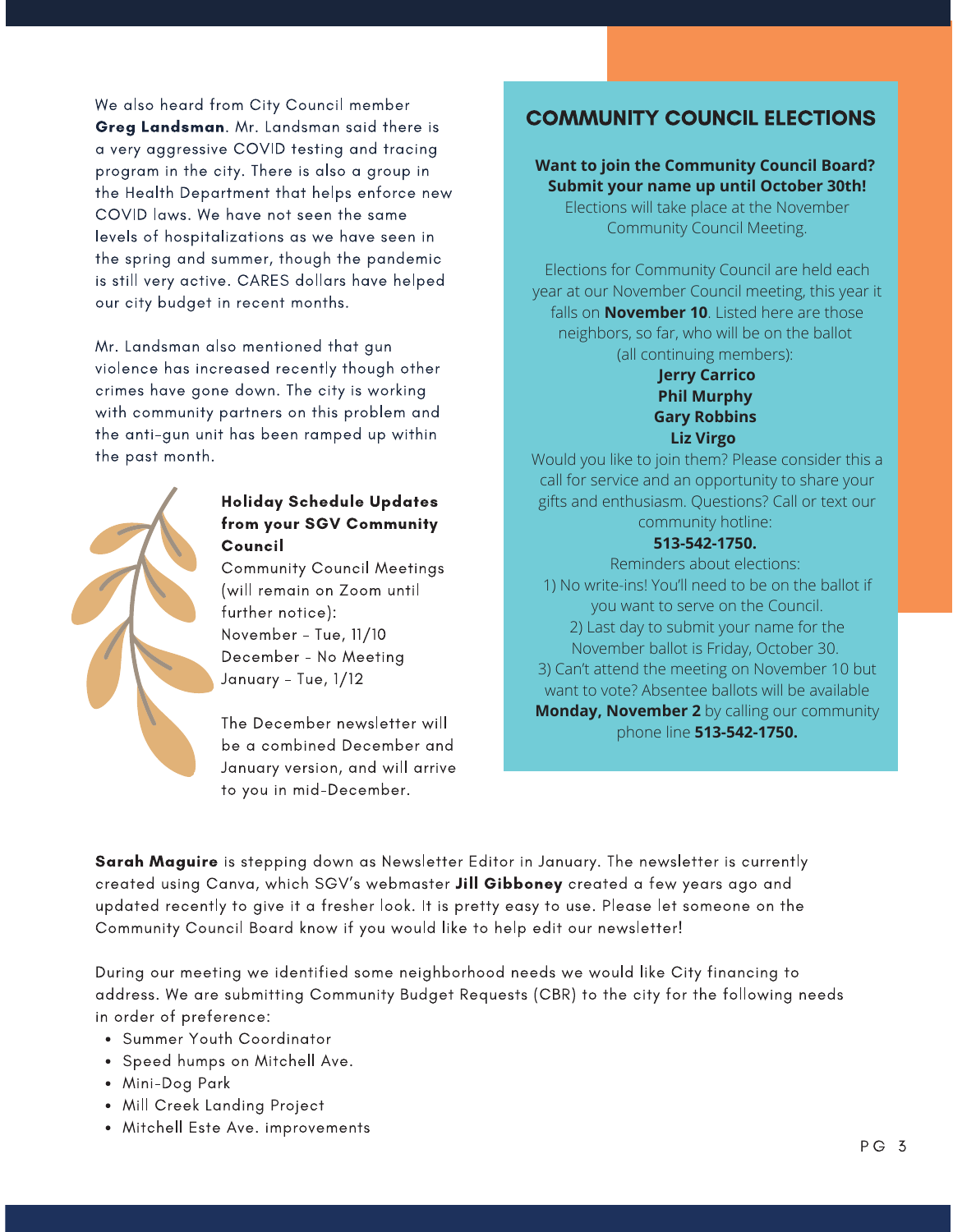# **WINTON PLACE** YOUTH CENTER UPDATES

# **REGSTIRATION IS OPEN!**

Winton Place Youth Center is open for new registrations! Because of the pandemic, the program is a little different. The hours are from noon to 6 pm and lunch is provided. Students who are enrolled in online school will receive help from the staff and those that are in school in person will receive help with their homework. Staff will include a fourth grade math and science teacher and a part-time reading specialist. In addition, there is karate class once a week as well science experiments and exercises.

To register, stop in and talk to Ms. Allie or email allie@wpyouthcenter.org or call the Center at 513-681-8004.



#### BY SUSANNE HAGEDORN WPYC BOARD PRESIDENT



# **WPYC IS GRATEFUL TO THE SOUTHERN GATEWAY CHORUS**

Recently, Southern Gateway Chorus members visited our Winton Place Youth Center to bring us donations of food and cleaning supplies, gift cards, and financial support. Since Cincinnati Public Schools have gone to virtual learning for now, the Youth Center has expanded its hours in order to help these young children accomplish their lessons online in the belief that it would be very difficult for them to achieve success on their own. The extended hours include lunch and the singers generously took this opportunity to help with the additional expense.

The Southern Gateway Chorus is a 50103 non-profit organization of male a cappella singersages 13 to 89. Members hail from Oxford, Centerville, Dayton, Ohio, Northern Kentucky, and as far as Batesville, Indiana. For years, the Southern Gateway Chorus made its home at Harmony Lodge in Spring Grove Village. Members came from far and near every Tuesday evening to practice at the lodge in our neighborhood. They have competed internationally and have won numerous awards, including a silver medal at the World Choir Games here in Cincinnati in 2012. They are also an organization committed to community service and have conducted fundraisers for many needy organizations, high schools, and music programs.

We are truly grateful for this generosity and to the members who worked to organize the project and visited on the day of the donation.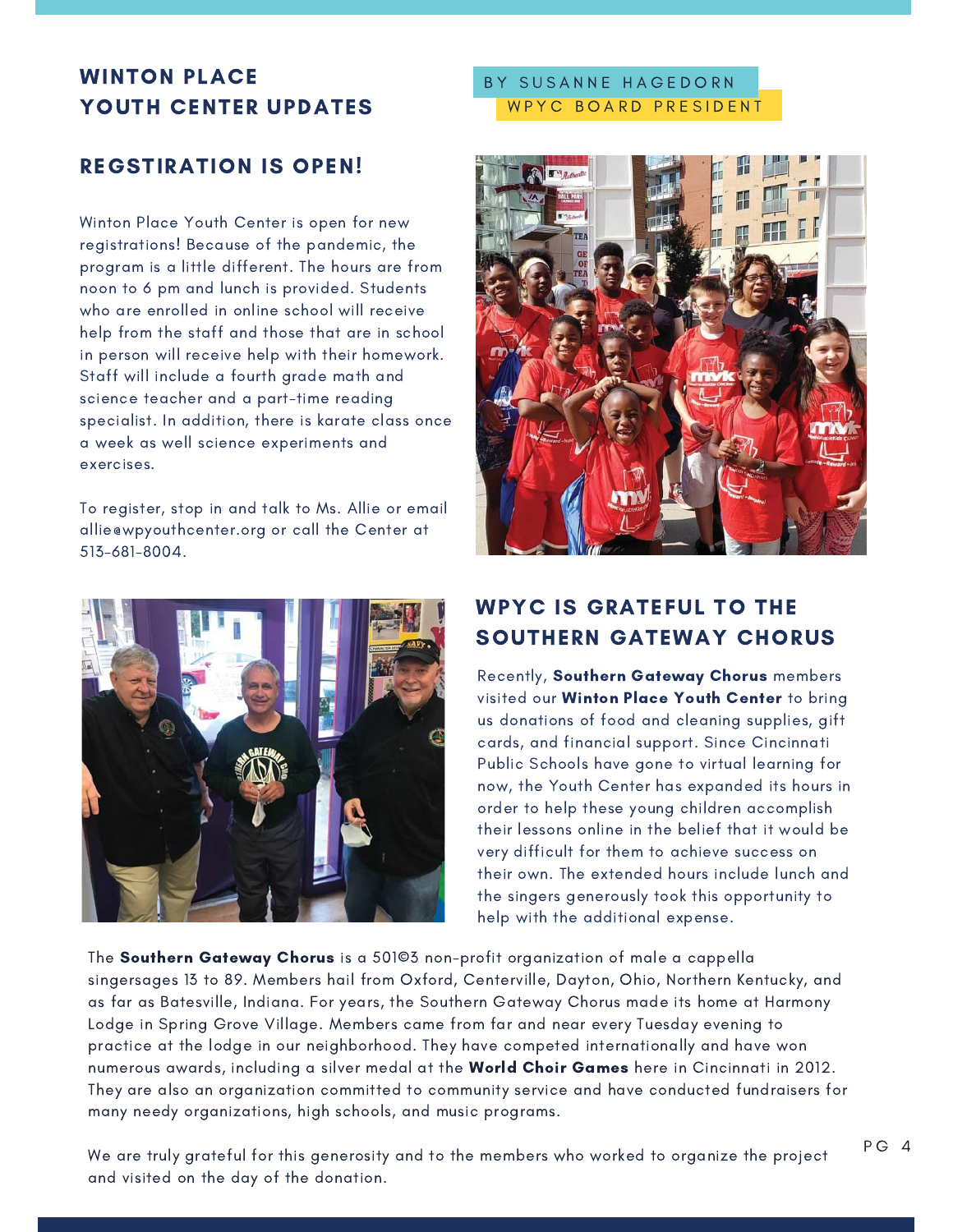# **COMMUNITY BUDGET REQUESTS**

BY GARY ROBBINS COMMUNITY COUNCIL PRESIDENT

Thank you to all who contributed ideas for consideration. Each Community Council was invited to submit up to three requests. On 10/23 we submitted the following three requests:

- 1) Summer Youth Coordinator
- 2) speed humps on Mitchell Ave
- 3) a dog park

These are requests for project funding in the City's Fiscal 2022-23 Budget. That budget process will conclude with final approval on 6/30/21. We hope to have representatives from the City come out to meet with us along the way to learn of our needs for these projects. While only community councils are permitted to submit formal CBR requests, anyone in Cincinnati may submit a project idea using the City's Neighborhood Project Suggestion form, which can be found on the City of Cincinnati website. Note:

Two of our previous CBRs were funded and are still pending. They are: 1) community planning resource support for a neighborhood plan (SGV 2.0 - on pause due to COVID) and 2) a new SGV Gateway Entrance Sign to be located at I-75 and Mitchell Ave (under construction).

# **VILLAGE DEVELOPMENT CORPORATION UPDATES**

BY SARAH MAGUIRE **VDC VICE PRESIDENT** 



If you've walked by or driven past Schomaker **Commons** at 638 E. Epworth Avenue recently, then you've probably noticed the construction and new windows that have been installed in the front! Thanks to the Neighborhood Growth Fund grant that the VDC received from Fifth Third Bank through Homebase Cincinnati, we have been able to not only landscape the community gateway at the end of the Orient Avenue (at Chickering and Este) last summer but also replace these windows in a building that is used for many community meetings.

We are grateful to Homebase and Fifth Third as well as the amazing window work done by Southern Ohio Glass for making this project a reality.

If you are looking for a way to support your **Spring Grove Village community, consider** joining the Village Development Corporation **Board!** 

Our all-volunteer board has completed numerous house renovations over the last 40 years and is hoping to bring on some new board members that will help shape the future of our neighborhood's community development. Email us at villagedevelopmentcorplegmail.com to learn more!